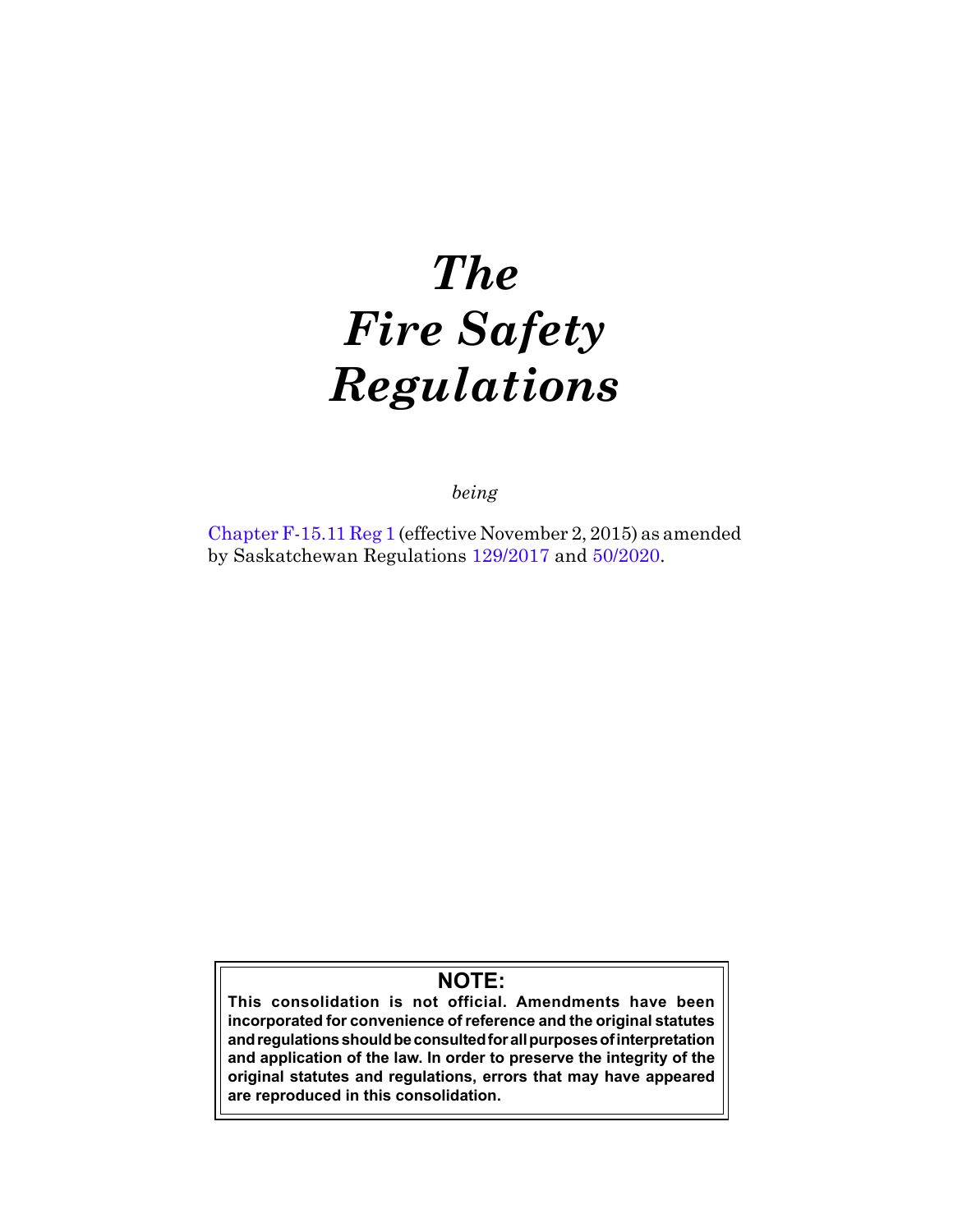# Table of Contents

- [Title](#page-2-0)
- [Interpretation](#page-2-0)
- [National Fire Code](#page-3-0)
- [Plan review](#page-3-0)
- [Fee](#page-3-0)
- [Insurance Corporation Fire Incident Report Form](#page-3-0)
- [Reporting to the fire commissioner on an emergency](#page-3-0)
- [F-15.001 Reg 2 repealed](#page-3-0)
- [F-15.001 Reg 1 repealed](#page-3-0)
- [Coming into force](#page-4-0)

**[Appendix A](#page-4-0)**

#### **Amendments to The National Fire Code of Canada 2015**

#### **Appendix B**

Form A Fire Incident Report (Insurance)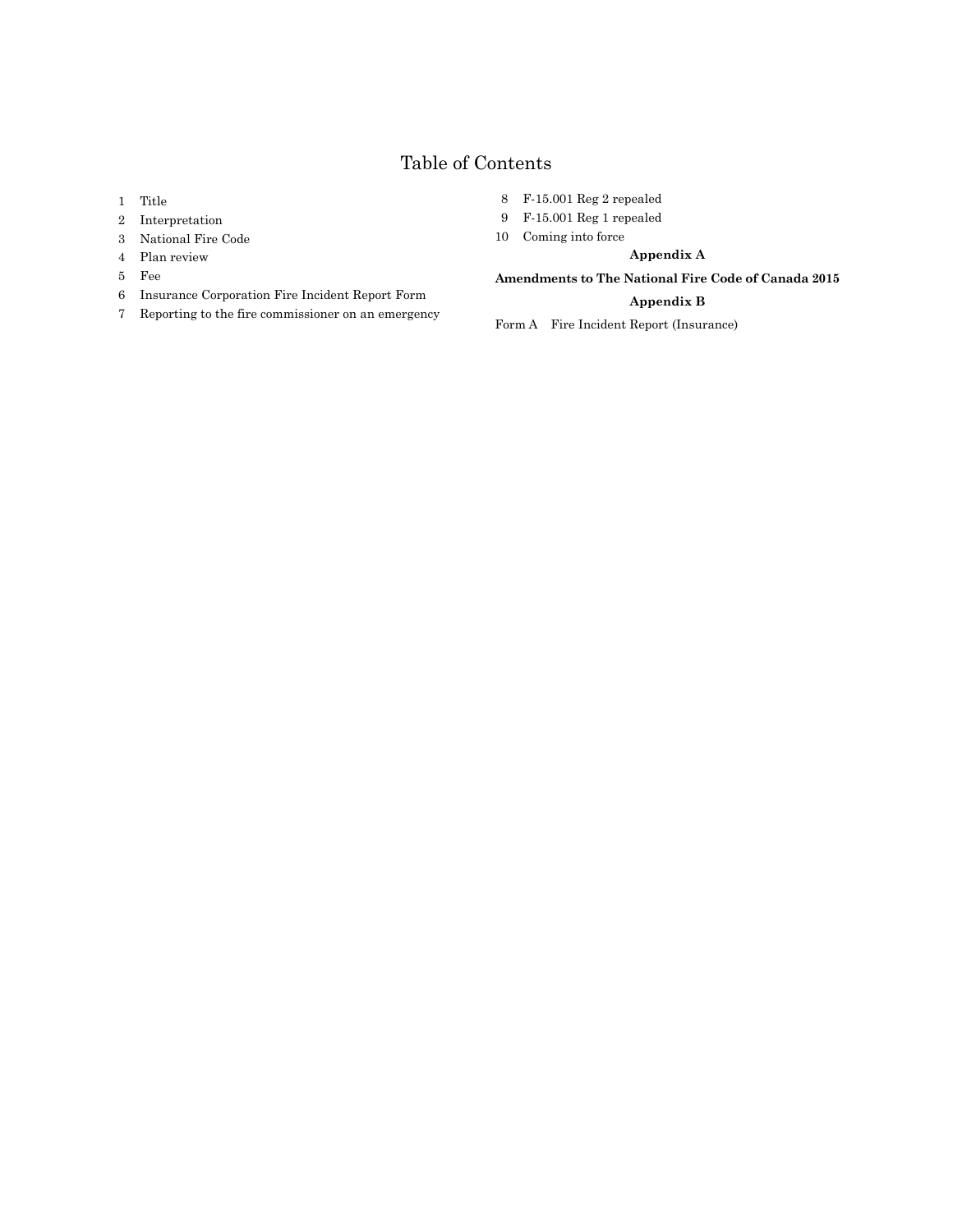# **CHAPTER F-15.11 REG 1**

*[The Fire Safety Act](http://www.qp.gov.sk.ca/documents/English/Statutes/Statutes/F15-11.pdf)*

#### <span id="page-2-0"></span>**Title**

**1** These regulations may be cited as *The Fire Safety Regulations.*

**Interpretation**

**2**(1) In these regulations:

(a) **"Act"** means *The Fire Safety Act*;

(b) **"Code"** means the edition of The National Fire Code of Canada, with the amendments set out in Appendix A, that is in force as set out pursuant to section 3.

(2) Subject to the Act and these regulations, a word, symbol or abbreviation defined or used in the Code has the same meaning if used in these regulations.

(3) For the purpose of applying the Code for the purposes of these regulations, a reference in the Code to the **"authority having jurisdiction"** is to be interpreted as a reference to any of the following, as the case may be:

- (a) the fire commissioner;
- (b) a provincial inspector;
- (c) a local assistant.

(4) For the purposes of the Act and the Code, **"automatic sprinkler system"** means a system made up of a water supply and all necessary pumps, valves, pipes and heat actuated devices that is installed in all parts of a building and arranged to automatically distribute water on a fire in sufficient quantities to extinguish the fire or control its spread.

(5) For the purpose of applying the Code for the purposes of these regulations, a reference in the Code to the National Building Code of Canada is to be interpreted as a reference to the National Building Code of Canada, including errata, revisions, modifications and variations, declared to be in force from time to time pursuant to regulations made pursuant to *The Uniform Building and Accessibility Standards Act*.

(6) For the purposes of the Act, **"hazardous materials"** includes dangerous goods as defined in the Code.

(7) For the purposes of the definition of "private dwelling" in the Act:

(a) **"used as a private dwelling"** does not include abandoned or derelict premises that may be or have been used as private dwellings;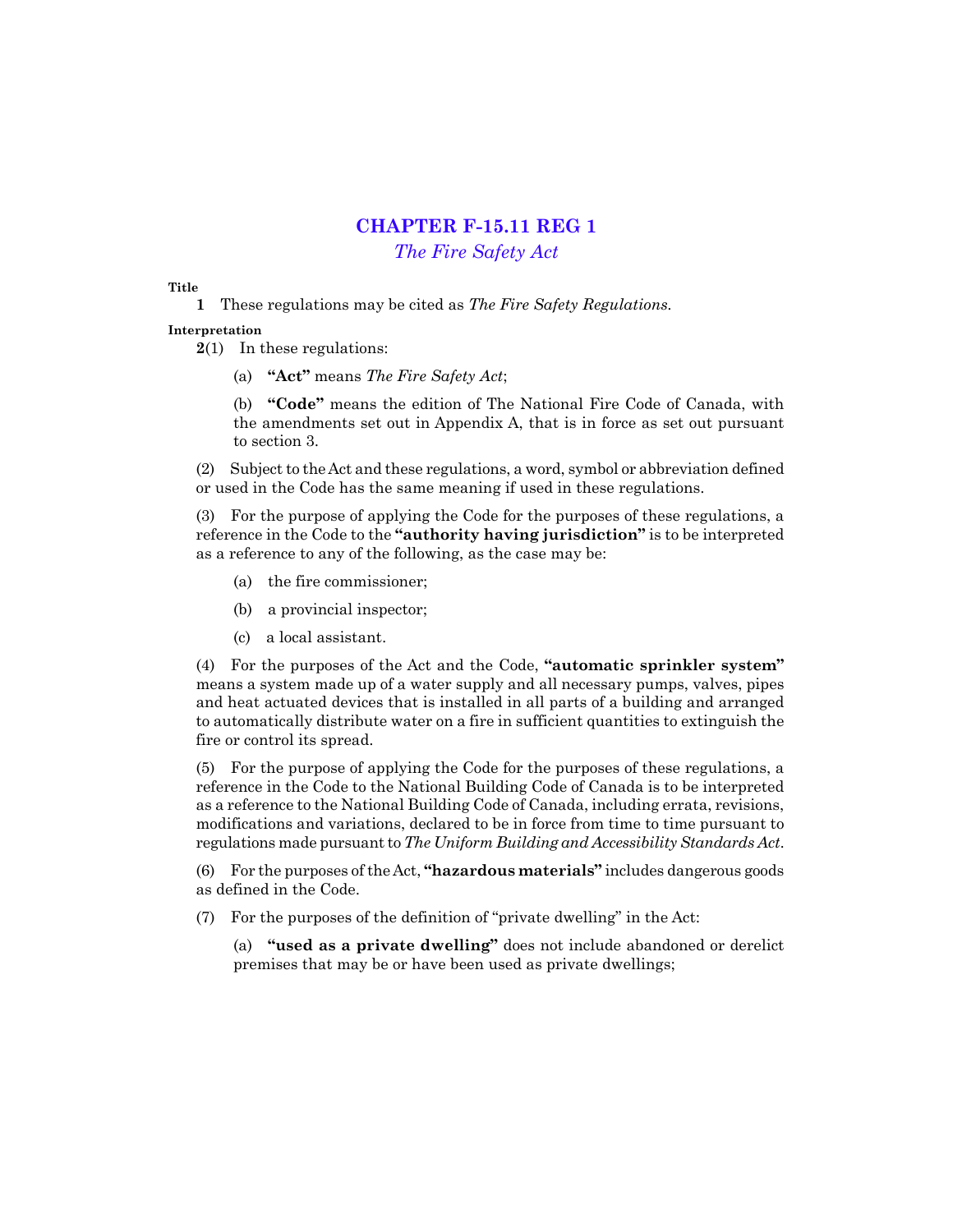<span id="page-3-0"></span>4

(b) **"foster care homes"** means foster homes as defined in *The Child and Family Services Regulations*; and

(c) **"alternative family care homes"** means alternative family care homes as defined in the Appendix to *The Uniform Building and Accessibility Standards Regulations*.

(8) For the purposes of the Act and these regulations, **'fire insurance'** means the portion of a contract of property insurance as defined in *The Insurance Regulations* that includes fire as a covered peril.

> 6 Nov 2015 cF-15.11 Reg 1 s2; 15 Dec 2017 SR 129/2017 s30; 8 May 2020 SR 50/2020 s3.

#### **National Fire Code**

**3**(1) The following editions of The National Fire Code of Canada, issued by the Canadian Commission on Building and Fire Codes of the National Research Council of Canada, as amended from time to time, including any appendices, revisions and errata are adopted and declared to be in force, subject to the amendments set out in Appendix A:

- (a) The National Fire Code of Canada, 2015;
- (b) any subsequent edition of The National Fire Code of Canada.

(2) For the purposes of clause  $(1)(b)$ :

(a) a subsequent edition of the Code is deemed to be adopted on the date that is one year after the date of its being issued; and

(b) subject to the other provisions of these regulations, any previous edition of the Code does not apply to any activity, service or matter regulated by the Act undertaken on or after the date mentioned in clause (a).

(3) Subject to subsection (3), no person shall fail to comply with the edition of the Code that is in force at the time the activity, service or matter regulated by the Act is undertaken.

(4) These regulations are not to be interpreted as conflicting with a provision of any regulation made pursuant to any Act or with a provision of any municipal bylaw, made before the coming into force of these regulations, that permits a provision of the Code not to be complied with before a specified date.

(5) With respect to the editions of the Code that are adopted pursuant to this section, the minister shall cause information respecting the editions of the Code that are in force, the periods for which they are in force and where those editions may be accessed:

(a) to be posted on the website of the SPSA; and

(b) to be made public in any other manner that the minister considers appropriate.

> 15 Dec 2017 SR 129/2017 s40; 8 May 2020 SR 50/2020 s4.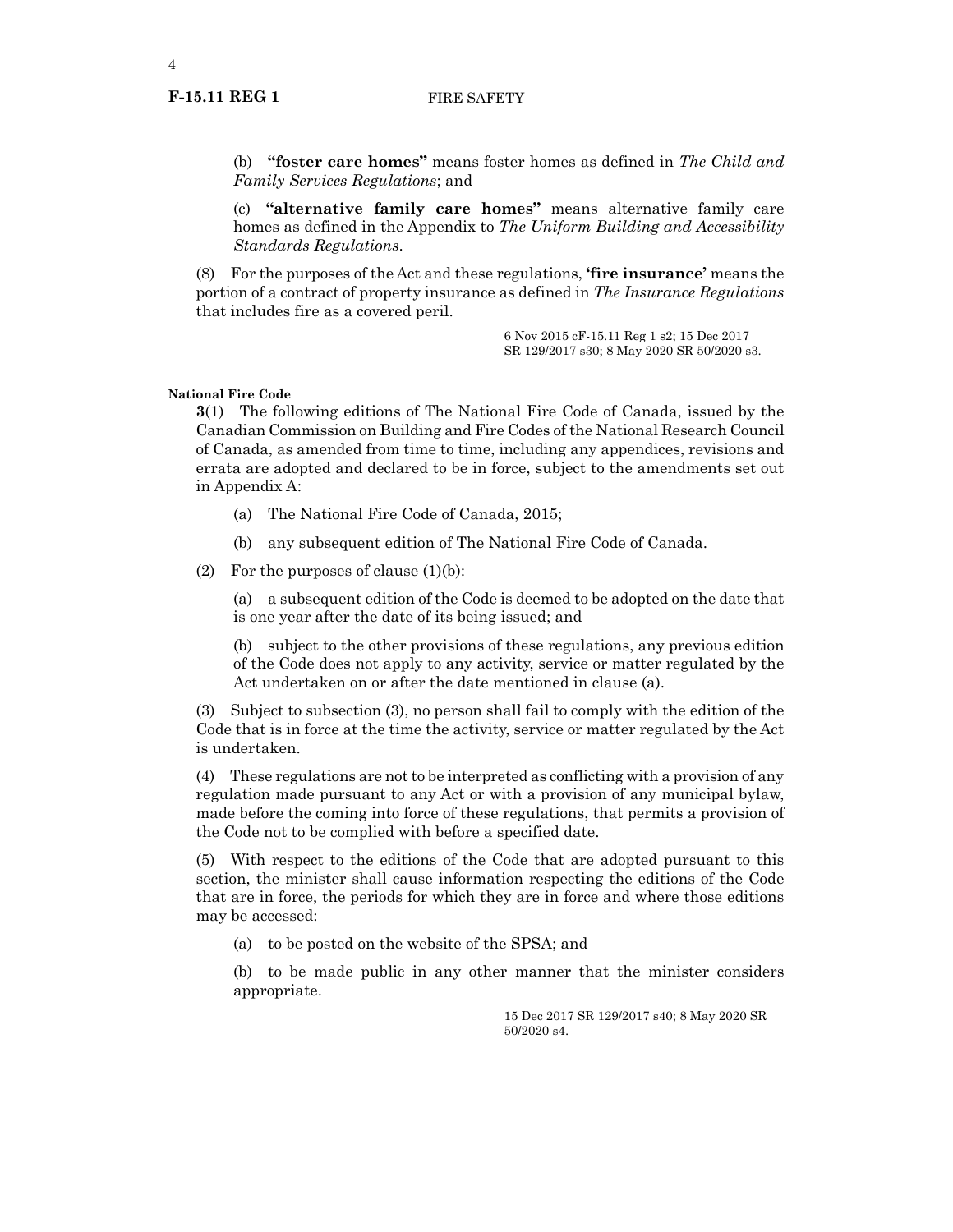#### FIRE SAFETY **F-15.11 REG 1**

#### <span id="page-4-0"></span>**Plan review**

**4** The fire commissioner may require any person who wishes to construct, to make alterations to or to convert any existing land or premises to submit the final plans or working drawings to the fire commissioner to be reviewed for compliance with the Code before commencing work on the construction, alteration or conversion of any existing land or premises.

6 Nov 2015 cF-15.11 Reg 1 s4.

**Fee**

**5** For the purposes of subsection 52(1) of the Act, every corporation mentioned in that subsection shall pay an annual fee that is equal to 1% of its premium receipts and assessments for the previous year with respect to the portion of the premium of a contract of property insurance that is attributable to fire peril, including premiums covering fire peril for automobiles insured under a policy of property insurance, less returned premiums and cancellations, based on the premium income it reported to the Superintendent of Insurance for that year pursuant to *The Insurance Act.*

8 May 2020 SR 50/2020 s5.

#### **Insurance Corporation Fire Incident Report Form**

**6** A fire insurance corporation that is licensed pursuant to *The Insurance Act*  or a fire insurance adjuster shall provide the statements required pursuant to subsections 27(1) and (2) of the Act in Form A of Appendix B.

> 6 Nov 2015 cF-15.11 Reg 1 s6; 8 May 2020 SR 50/2020 s6.

#### **Reporting to the fire commissioner on an emergency**

**7** For the purposes of subsection 24(3) of the Act, a fire chief of a fire department or an owner of a fire brigade shall report to the fire commissioner on every emergency other than a fire that the fire department or fire brigade responded to:

- (a) as soon as is practicable after responding to the emergency; and
- (b) in the form and manner determined by the fire commissioner.

6 Nov 2015 cF-15.11 Reg 1 s7.

#### **F-15.001 Reg 2 repealed**

**8** *The Fire Insurance Fees and Reporting Regulations* are repealed.

6 Nov 2015 cF-15.11 Reg 1 s8.

#### **F-15.001 Reg 1 repealed**

**9** *The Saskatchewan Fire Code Regulations* are repealed.

6 Nov 2015 cF-15.11 Reg 1 s9.

#### **Coming into force**

**10**(1) Subject to subsection (2), these regulations come into force on the day on which *The Fire Safety Act* comes into force.

(2) If *The Fire Safety Act* comes into force before the day on which these regulations are filed with the Registrar of Regulations, these regulations come into force on the day on which they are filed with the Registrar of Regulations.

6 Nov 2015 cF-15.11 Reg 1 s10.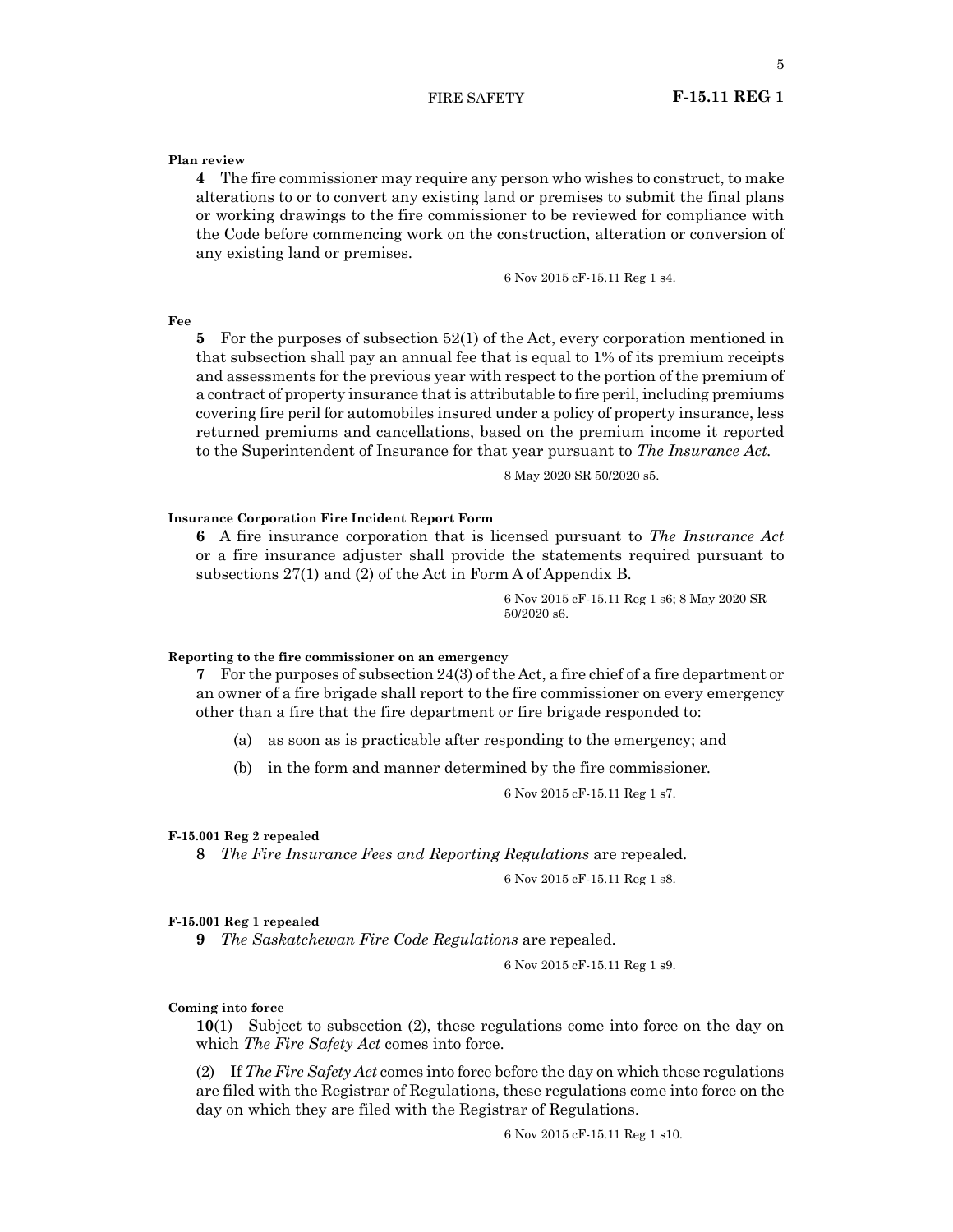#### **Appendix A**

#### **Amendments to The National Fire Code of Canada 2015** [*Subsection 3(1)*]

**1** The National Fire Code of Canada 2015 is amended in the manner set forth in this Appendix.

**2** Article 1.4.1.2. of Division A is amended:

(a) by adding the following definition after the definition of *Air-supported structure*:

"*Alternative family care home* means a *dwelling unit* used as a single housekeeping unit where *care* is provided to the residents,

• that provides sleeping accommodation for not more than 10 occupants, and

• that is in a *building* where:

¡ the occupancy of the building is either *residential occupancy* or *care occupancy,* and

¡ there is not more than one other *dwelling unit;*

(See Note A-1.4.1.2.(1) of Division A, Part 1 of the National Building Code of Canada 2015)"; and

(b) by repealing the definition of "*Building*" and substituting the following:

"*Building* means a structure used or intended for supporting or sheltering any use or *occupancy*, and includes an addition built to an existing structure and, where applicable, the land adjoining a structure"; and

(c) by adding the following definition after the definition of *Business and personal services occupancy*:

"*Capable of self-preservation* means that a person is capable of recognizing and responding to an emergency given his or her physical, cognitive and behavioural abilities, and is able to arise and walk, or transfer from a bed or chair to a means of mobility, and leave the building or move to a safe location on his or her own without the assistance of another person".

**3** Sentence 1.3.1.1.(1) of Division B is repealed and the following is substituted:

#### "**1.3.1.1. Effective Date**

1) Except as provided in Sentences (2), (3) and (4) or otherwise in this Code, the documents referenced in this Code shall include all amendments, revisions, reaffirmations, reapprovals, addenda and supplements effective to 30 June 2014.

2) All references to CSA B149.1-10 'Natural Gas and Propane Installation Code' will be a reference to the latest edition adopted pursuant to *The Gas Inspection Regulations*.

3) All references to CSA B108-14 'Compressed Natural Gas Fuelling Station Installation Code' will be a reference to the latest edition adopted pursuant to *The Gas Inspection Regulations*.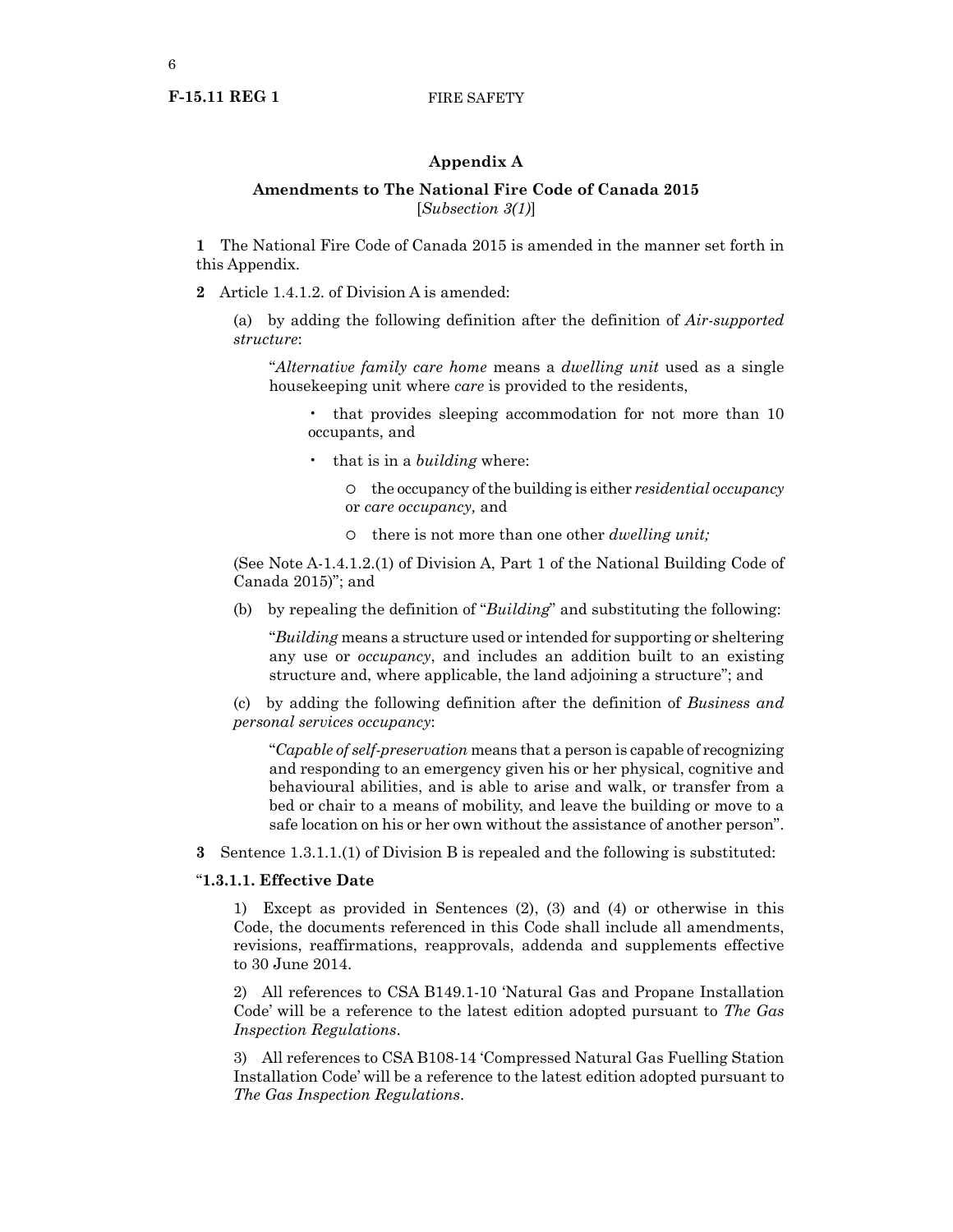#### FIRE SAFETY **F-15.11 REG 1**

4) All references to CSA B149.2-10 'Natural Gas and Propane Installation Code' will be a reference to the latest edition adopted pursuant to *The Gas Inspection Regulations*."

5) All references to CSA C22.1-12 'Canadian Electrical Code, Part 1' will be a reference to the latest edition adopted pursuant to *The Electrical Inspection Regulations*".

**4** Clause 2.8.3.2.(1)(a) of Division B is repealed and the following substituted:

"a) in day-care centres, *alternative family care homes* and in Group B *major occupancies*, such drills shall be held at intervals not greater than one month".

**5** Sentence 4.2.4.1.(1) of Division B is repealed and the following substituted:

"1) This Subsection shall apply to the storage and handling of *flammable liquids* and *combustible liquids* in *buildings* classified as *assembly* or *residential occupancies*, including *alternative family care homes*, except that it shall not apply to nonresidential schools, universities or colleges covered in Subsection 4.2.6".

**6** Sentence 4.2.4.5.(1) of Division B is repealed and the following substituted:

"1) Not more than 30L of *flammable liquids* and *combustible liquids*, of which not more than 10L shall be Class I liquids, are permitted to be stored in each dwelling unit or *alternative family care home*.

(See Sentence 4.1.1.1.(3) for oil-burning *appliances*".

**7** Subclause 5.5.5.1.(1)(b)(ii) of Division B is repealed and the following substituted:

"ii) *alternative family care homes* and Group B *major occupancies*, the quantities of *flammable liquids* and *combustible liquids* permitted in Sentence 4.2.6.3.(1).

(See Note A-5.5.5.5.1.(1).)".

15 Dec 2017 SR 129/2017 s50.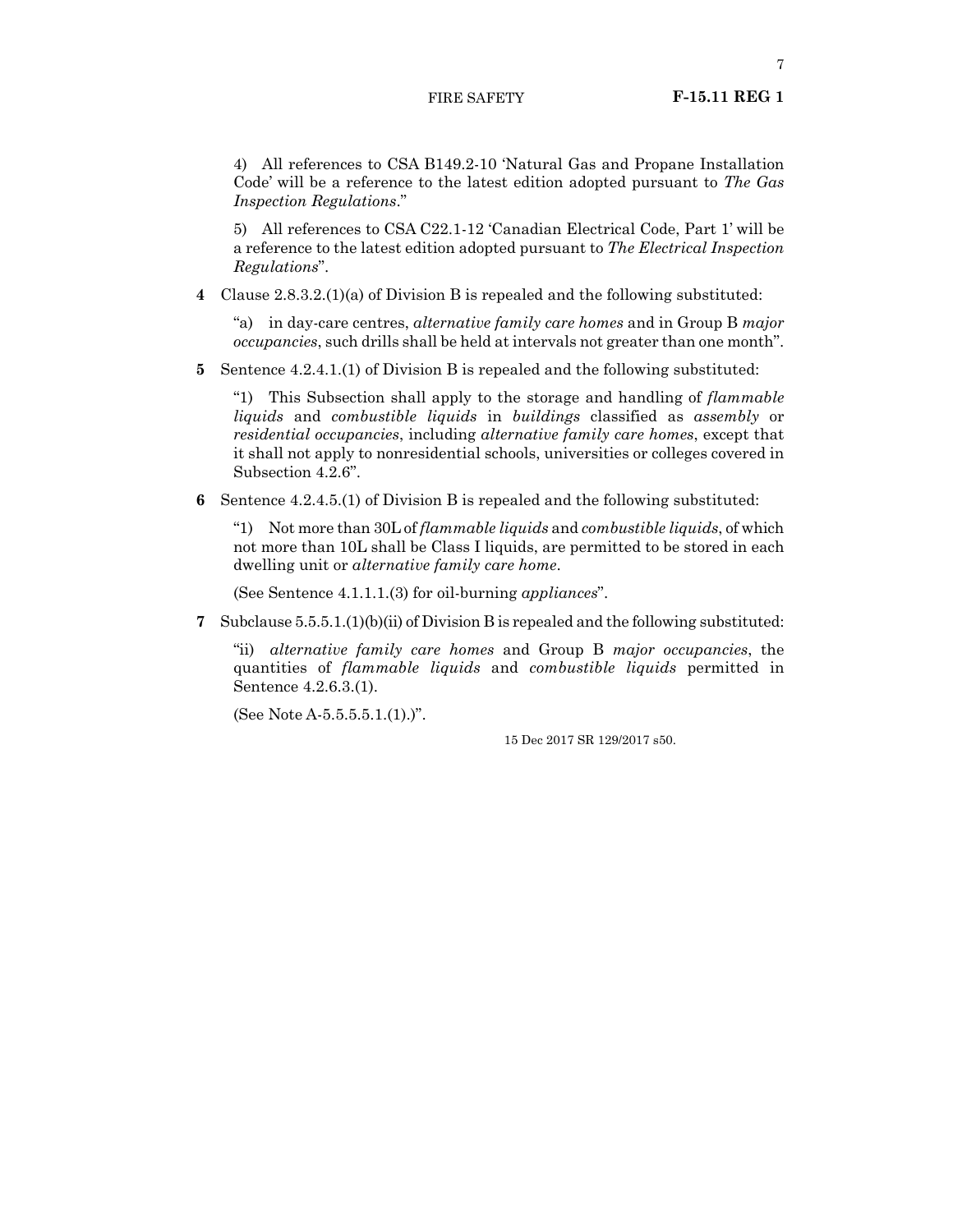## **F-15.11 REG 1** FIRE SAFETY

#### **Appendix B Form A - Fire Incident Report (Insurance)** [*Section 6*]

| <b>Emergency Management</b><br>and Fire Safety             |                                                                                                                    | <b>Basic Fire Incident Report</b><br>Page 1 of 3                                                                 |  |
|------------------------------------------------------------|--------------------------------------------------------------------------------------------------------------------|------------------------------------------------------------------------------------------------------------------|--|
|                                                            | use 24-hour clock                                                                                                  | day/month/year                                                                                                   |  |
| Fire Department:                                           | Incident Time:                                                                                                     | Incident Time                                                                                                    |  |
| Incident Address:                                          |                                                                                                                    |                                                                                                                  |  |
|                                                            | street address/lot, block and plan #/land location description                                                     | RM/Town/City/Village/Hamlet<br>postal code                                                                       |  |
| Incident Type:                                             | $\Box$ Structure Fire $\Box$ Vehicle Fire                                                                          | $\Box$ Vegetation Fire<br>$\Box$ Garbage Fire                                                                    |  |
|                                                            |                                                                                                                    |                                                                                                                  |  |
| Report" as applicable                                      | provide detail of fire incident if not classified above                                                            | Note: Complete and attach to this report a "Fire Detector and Extinguishing Equipment Report" and/or a "Casualty |  |
| Mutual Aid Received<br>Mutual Aid                          | $\Box$ Mutual Aid Given                                                                                            |                                                                                                                  |  |
| Resources                                                  |                                                                                                                    |                                                                                                                  |  |
|                                                            | Number of Personnel                                                                                                |                                                                                                                  |  |
|                                                            | list total number of apparatus responded                                                                           | list total number of personnel responded                                                                         |  |
| Values                                                     | Estimated Dollar Value of Property: \$________________________ Estimated Dollar Value of Damages: \$______________ |                                                                                                                  |  |
| Insurance File #                                           |                                                                                                                    |                                                                                                                  |  |
| Persons Involved                                           |                                                                                                                    |                                                                                                                  |  |
|                                                            |                                                                                                                    |                                                                                                                  |  |
|                                                            |                                                                                                                    |                                                                                                                  |  |
|                                                            |                                                                                                                    |                                                                                                                  |  |
|                                                            |                                                                                                                    |                                                                                                                  |  |
| Occupant's Name_                                           | Phone:<br>the contract of the contract of the contract of the contract of the contract of                          |                                                                                                                  |  |
| <b>Property Use</b>                                        |                                                                                                                    |                                                                                                                  |  |
| $\Box$ Educational                                         | Mercantile / Business                                                                                              | Storage                                                                                                          |  |
| Health Care / Detention                                    | Industry / Utility                                                                                                 | Outside or special property                                                                                      |  |
| Residential                                                | Manufacturing                                                                                                      |                                                                                                                  |  |
| Other___________________                                   |                                                                                                                    |                                                                                                                  |  |
|                                                            | provide property use detail of the structure if not classified above                                               |                                                                                                                  |  |
|                                                            | Number of buildings involved__________ Acres burned__________ Building height___________ Floor size____            | Total # of stories<br>Indicate $ft^2$ or $m^2$                                                                   |  |
| <b>Building Status</b>                                     |                                                                                                                    |                                                                                                                  |  |
| <b>Under Construction</b>                                  | Under major renovation                                                                                             | Being demolished                                                                                                 |  |
| Occupied                                                   | Vacant and secured                                                                                                 | Undetermined                                                                                                     |  |
| Idle / Not routinely used                                  | Vacant and unsecured                                                                                               |                                                                                                                  |  |
| Other                                                      |                                                                                                                    |                                                                                                                  |  |
| provide details of building status if not classified above |                                                                                                                    |                                                                                                                  |  |

EMFS 03/15 A-1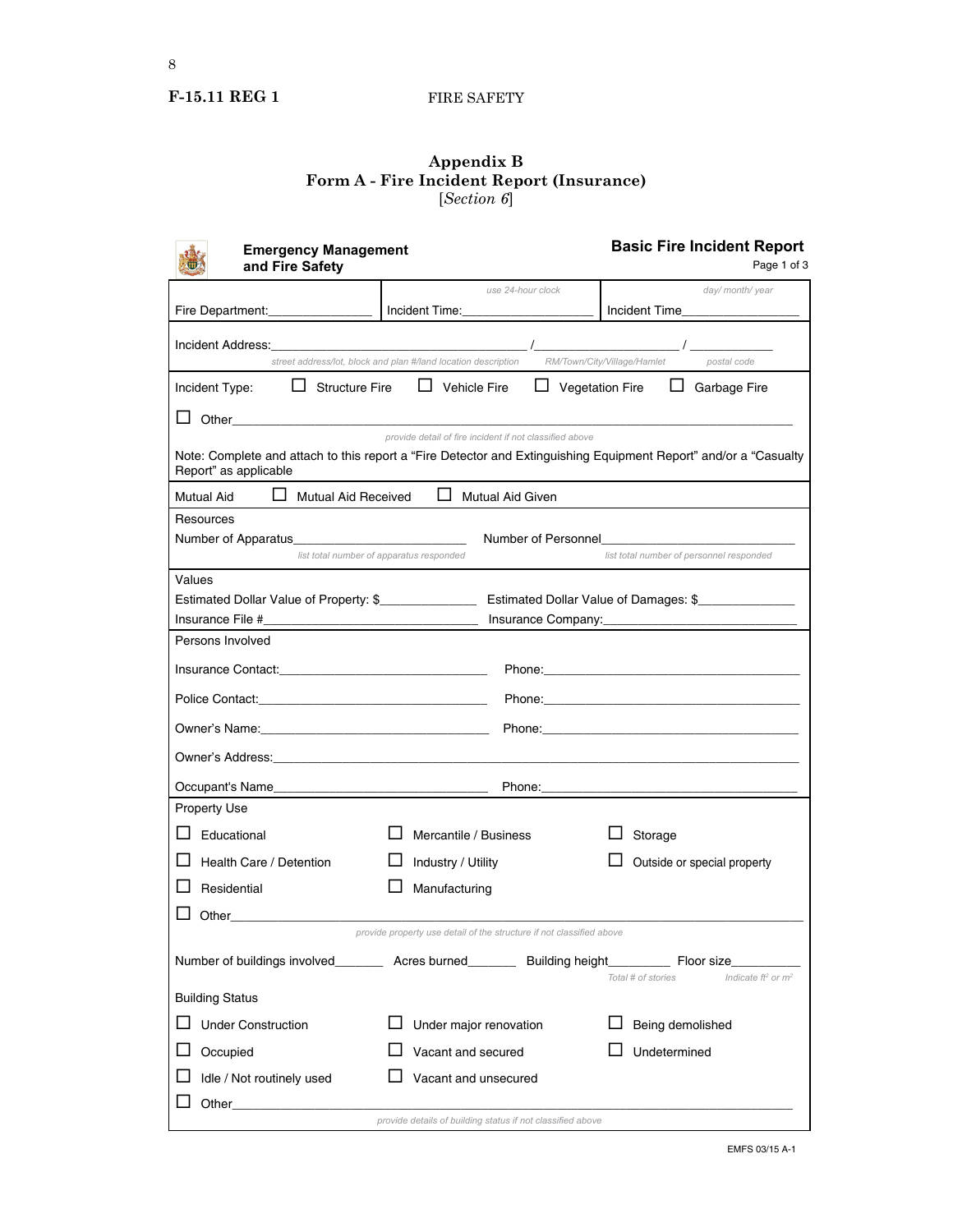FIRE SAFETY **F-15.11 REG 1**

| <b>Emergency Management</b>                                           |                                                                                                                         | <b>Basic Fire Incident Report</b>                                 |
|-----------------------------------------------------------------------|-------------------------------------------------------------------------------------------------------------------------|-------------------------------------------------------------------|
| and Fire Safety                                                       |                                                                                                                         | Page 2 of 3                                                       |
| <b>Fire Spread</b>                                                    | Confined to room of origin                                                                                              | Confined to building of origin                                    |
|                                                                       | Confined to floor of origin                                                                                             | Beyond building of origin                                         |
| Mobile Property Involved                                              | Mobile Property Type                                                                                                    |                                                                   |
| None                                                                  | Passenger or road transport                                                                                             | Aircraft                                                          |
| Not involved with ignition, but burned                                | Freight road vehicle                                                                                                    | Industrial, agriculture, construction                             |
| Involved with ignition, but did not burn                              | <b>Transport vehicle</b>                                                                                                | Miscellaneous                                                     |
| Involved with ignition and burned                                     | Water vessel                                                                                                            | Unknown                                                           |
| <b>Mobile Property Details</b>                                        |                                                                                                                         |                                                                   |
| Make<br>Model                                                         |                                                                                                                         |                                                                   |
| Licence number                                                        | Province                                                                                                                | VIN                                                               |
| Ignition Factors                                                      |                                                                                                                         |                                                                   |
| Area of Origin                                                        | provide detailed description of the primary use of the area where the fire started - also check below as applicable     |                                                                   |
| Means of egress<br>>hallways, entrance areas, fire exits              | Storage areas<br>>store rooms, closets, garages                                                                         | Transportation vehicle areas<br>>passenger area, trunk, engine    |
| Assembly areas<br>>theaters, community halls, living rooms            | Service areas<br>>conduit, pipes, elevator shaft                                                                        | Outside areas<br>>streets, parking lots, railway tracks           |
| <b>Function area</b><br>>bedroom, kitchen, office, dining room        | Service or equipment areas<br>>mechanical rooms, cells                                                                  | Other areas<br>>areas not otherwise listed                        |
| Technical processing area<br>>laboratories, operating rooms, stages   | Structural areas<br>>attics, crawl spaces, exterior of walls                                                            | Undetermined<br>>area or origin cannot be determined              |
| <b>Heat Source</b>                                                    | provide detailed description of the heat source which ignited the first object to burn - also check below as applicable |                                                                   |
| Operating equipment<br>>spark, ember, electrical arc, radiant heat    | Other open flame, smoker's materials<br>>cigarettes, candles, match, lighter                                            | Other heat sources<br>>multiple heat sources                      |
| Hot smouldering object<br>>heat of friction, molten material, welding | Chemical, Natural heat sources<br>>sunlight, spontaneous combustion                                                     | Undetermined<br>>heat source cannot be determined                 |
| Explosives, fireworks<br>>blasting agent, munitions, fireworks        | Heat spread from another fire<br>>flame contact, radiant heat, embers                                                   |                                                                   |
| Item First Ignited                                                    | provide detailed description of the item first ignited - also check below as applicable                                 |                                                                   |
| Structural component<br>>wall coverings, framing, floor coverings     | Adornment, recreational items, signs<br>>Christmas trees, awnings, tents, toys                                          | Organic materials<br>>agricultural crops, humans, animals         |
| Furniture, utensils<br>>upholstery, cabinets, appliances              | Storage supplies<br>>boxes, packing materials, pallets                                                                  | General materials<br>>books, trash, dust, lint, tires, fertilizer |
| Soft goods, wearing apparel<br>>mattresses, linen, clothing, drapes   | Liquids, piping, filters<br>>flammable gases/liquids, pipes, ducts                                                      | Undetermined<br>>item first ignited cannot be determined          |
| Cause of Ignition                                                     |                                                                                                                         |                                                                   |
|                                                                       | provide detailed description of the cause of ignition - also check below as applicable                                  |                                                                   |
| Intentional<br>>misuse of heat source, incendiary fire                | Failure of equipment<br>>equipment not functioning properly                                                             | Cause under investigation<br>>origin and cause not yet determined |
| Unintentional                                                         | Act of nature                                                                                                           | Cause undetermined                                                |
| >careless, reckless, accidental acts                                  | >weather, floods, animal behaviour                                                                                      | >cause undetermined after investigation                           |

9

EMFS 03/15 A-2